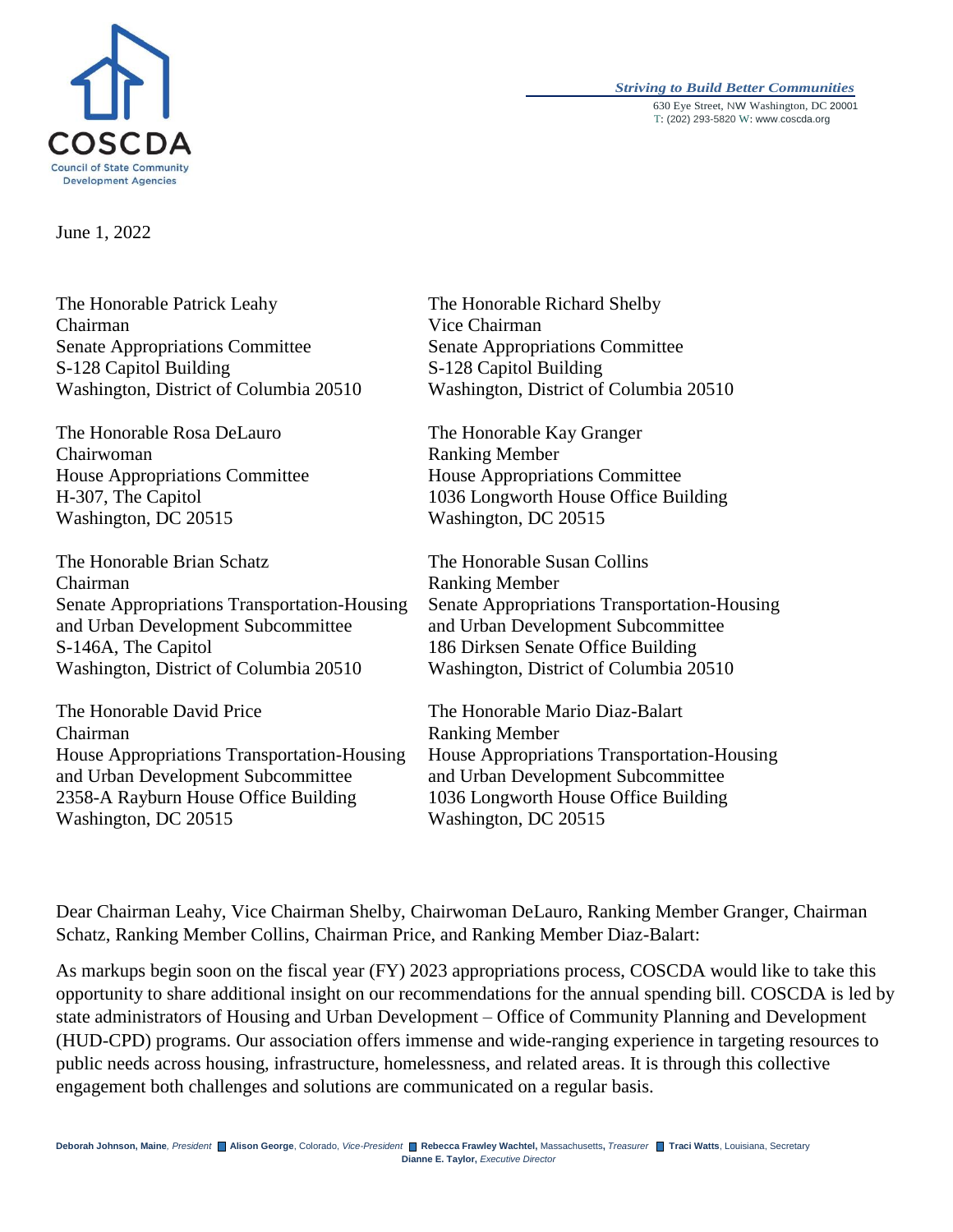In capturing timely and meaningful response, COSCDA conducted a survey over the last month on legislative priorities. The survey inquired about how funding and policy changes would impact specific state programs. One response was recorded from each state. We hope the following results are informative and shed further light on leading issues in HUD-CPD programs.

Additionally, aligned with COSCDA's legislative agenda, efforts are underway to modernize Community Development Block Grant (CDBG) and HOME Investment Partnerships (HOME) through program reauthorization. COSCDA has partnered with House and Senate committee leadership to advance reforms consistent with the following proposals. While engagement continues on bill introduction, we urge that these flexibilities be adopted in the annual spending bill. State CDBG, HOME, and Emergency Solutions Grant (ESG) administrators spent considerable time in determining the outlined proposals; if accommodated, these updates would strongly benefit development and implementation of program funds moving forward.

## **Community Development Block Grants**

#### Increased Annual Funding

*COSCDA continues to seek additional resources for CDBG. How would an increase to your state's annual allocation support future CDBG-sponsored initiatives? Would more funding result in an expansion of current activities or facilitate new activities? How so?*

COSCDA received responses on CDBG from 22 states. Nearly all respondents agreed that increased funding would either expand current activities supported by state CDBG funds, or allow states to expand their programs to support new activities. With a larger allocation, respondents indicated more projects can be completed in infrastructure, housing, and public facilities. More funding would also facilitate larger grant awards to complete more expansive developments in small and rural communities over time; increasing the grant amount jurisdictions can access facilitates more transformative and meaningful community-wide projects. Further, additional resources are very important as labor and material costs continue to rise. Due to these rising costs, adjustments are currently having to be made – such as reducing scope of work - to allow project completion to move forward. Regarding expansion into new activities, states proposed putting additional funds towards economic development (micro-enterprise), broadband, housing, and community planning and technical assistance.

## Administrative Cap Increase for States from 3% to 6%

*COSCDA is also pursuing an increase to the state CDBG administrative and technical assistance cap from 3% to 6%. The proposal aligns with HUD's recommendation in its FY2023 budget. Would your program utilize additional resources provided if the cap was raised for CDBG administration and technical assistance?*

*Yes: 20 (90.9%)*

*No: 2 (9.1%)*

Respondents overwhelming shared that an increase to the current administrative cap would be used to enhance program management and technical assistance. Respondents stated that additional administrative funding would result in the ability to hire more program staff, improve program accountability and oversight of sub-grantees, and facilitate greater technical assistance to communities. States shared as well that extensive program rules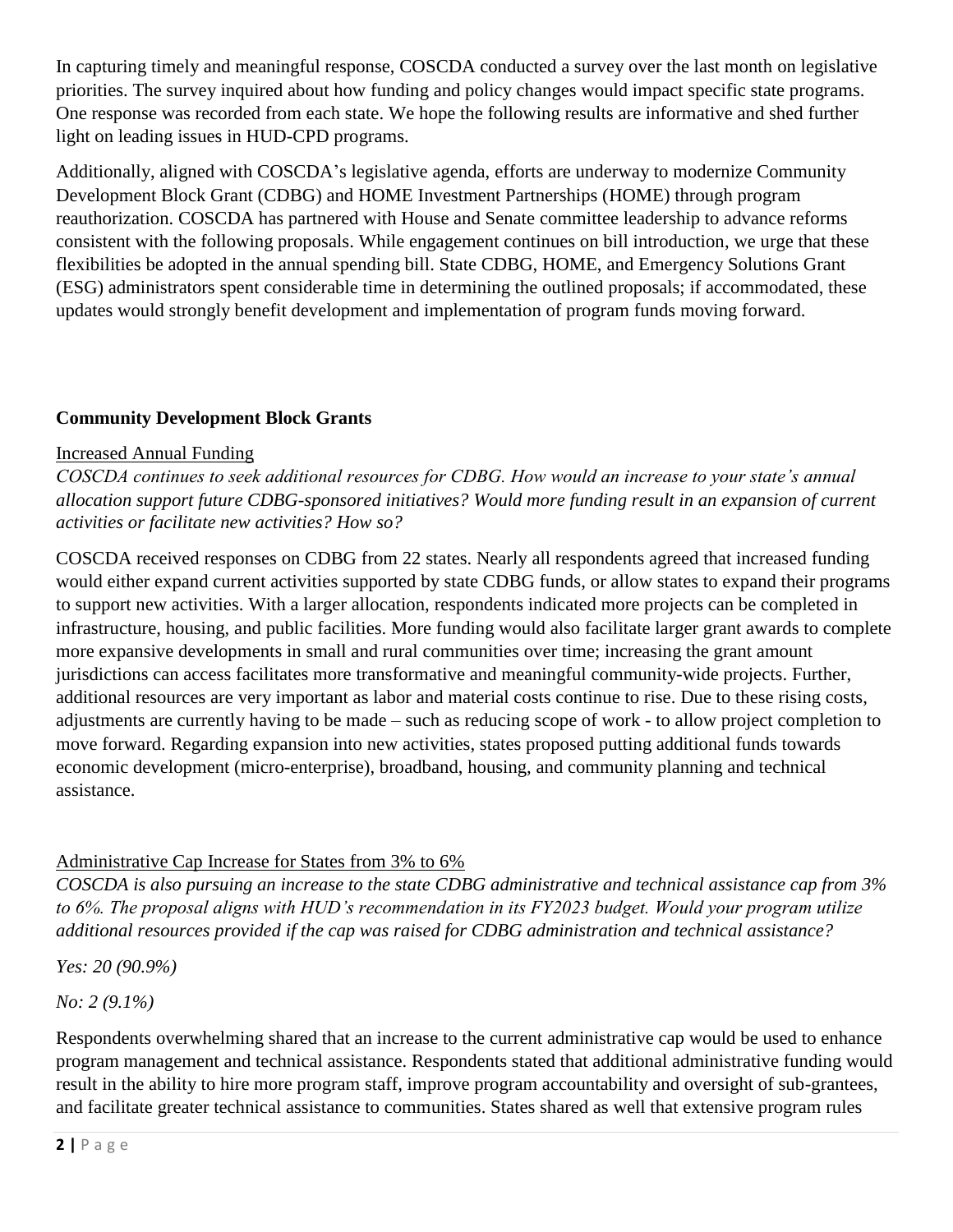combined with the large number of communities served by state programs strain administrative activities; therefore, more support is needed for program management and oversight.

## Increase to the State Administrative Match Threshold from \$100,000 to \$500,000

*Along with the administrative cap adjustment, COSCDA seeks an increase to the state administrative match threshold from \$100,000 to \$500,000. Would this provide greater budgetary flexibility to your state's CDBG program?*

*Yes: 18 (81.8%)*

*No: 4 (18.2%)*

Along with an increase to the administrative cap, states responded to COSCDA's proposal to raise the state administrative match threshold from \$100,000 to \$500,000. Currently, states must match every dollar of administrative expenses past the first \$100,000 in these costs. For comparison, entitlement grantees do not have this requirement. Survey responses were clear that an increase to the match threshold would provide more flexibility to state CDBG program budgets. Grantees stated this change would facilitate more staff, greater technical support, increased education and technical assistance offerings, and improved program planning. Further, the update would allow a greater amount of non-federal funds for project development, or activities not eligible under CDBG.

### Public Services Cap Increase from 15% to 20%

*The cap on public services limits grantees to 15% of CDBG funds for these activities. While states generally do*  not fund public services through CDBG, the cap was removed for CDBG-CV and FY19 and 20 funds due to the *COVID-19 pandemic. In response, states directed 55% of CV funds to public services in 2021. COSCDA seeks an increase to the public services cap from 15 to 20%. Would your state use more annual CDBG funds if this cap is increased for public services?*

*Yes: 10 (45.5%)*

*No: 12 (54.5%)*

### Exempt Fair Housing from the Public Services Cap

*Another targeted reform is how grantees can apply CDBG to fair housing activities. Currently, fair housing activities can only be supported under administrative or public services categories which both have respective caps. To advance flexibility in using funds, COSCDA is advocating for fair housing activities to be exempted from the public services cap. Do the current caps limit your state's ability to use CDBG for fair housing?*

*Yes: 5 (22.7%)*

*No: 17 (77.3%)*

*Would the update provide additional flexibility under either administrative or public services caps to devote resources to other needs?*

*Yes: 14 (66.7%)*

*No: 7 (33.3%)*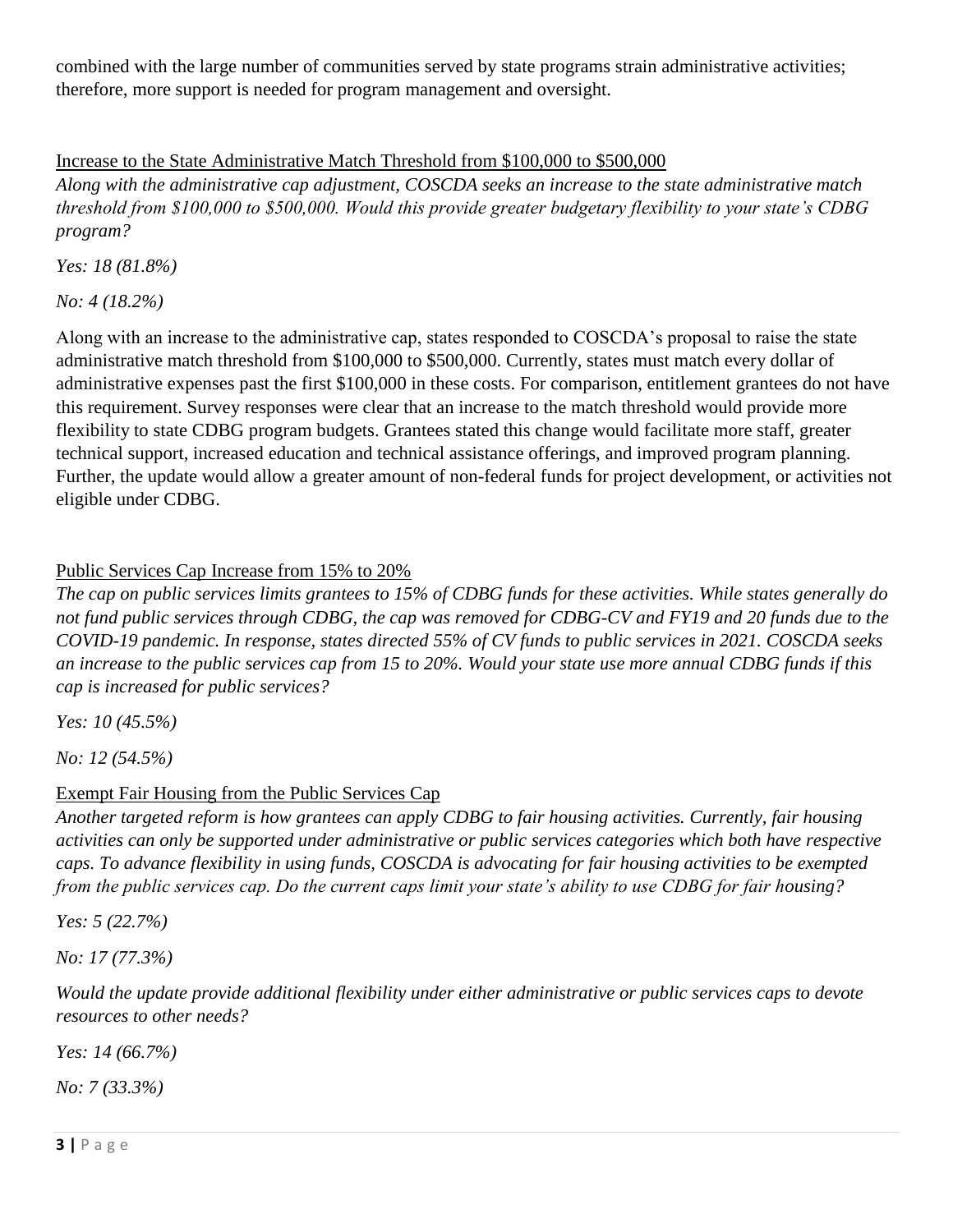COSCDA is also proposing an increase to the public services cap (15 to 20%) as well as exemption to the cap for fair housing activities. Responses were fairly split on whether the increase to the public services cap would result in states dedicating more CDBG funds to these activities. For grantees which would take advantage of the increased cap, activities eyed for new or additional investment include child care, digital literacy, housing and drug recovery, youth job training, and senior services. As the cap was lifted for CDBG CARES Act (CDBG-CV) grants, there is also a need to continuing public services supported by this funding.

On the question of current caps restricting fair housing activities, a majority of respondents stated this is not a factor. However, a majority did agree that an exemption of fair housing activities for either the administrative or public services caps would provide further flexibility to devote more funding to other activities and needs.

## Increased Flexibility to Apply CDBG to Housing Construction

*CDBG can currently be used for new construction of housing however must be completed through a Community-Based Development Organization (CBDO) and as part of a neighborhood revitalization strategy. COSCDA is advocating for additional flexibility to use CDBG for housing construction, and proposes creating a new, separate CDBG-eligible activity. Would your state consider applying CDBG to housing construction if the CBDO and revitalization plan requirements were removed?*

*Yes: 21 (95.5%)*

*No: 1 (4.5%)*

COSCDA also seeks greater flexibility to use CDBG funds for construction of housing, and proposes removing the requirements that projects be supported by Community-Based Development Organizations (CBDOs) and as a part of a neighborhood revitalization or economic development plan, or energy project. In response to whether grantees would use CDBG funds for housing construction if these requirements are removed, states overwhelming indicated that this activity would be considered for CDBG funding. The lack of available housing is likely to persist in the coming years especially for low and moderate income households. With fewer resources available in rural areas, any funding source to support housing production is direly needed. Respondents shared how CDBG's use for housing construction can benefit service areas which includes creating more workforce housing, providing opportunities for households living inside floodplains to relocate, and assisting rural communities inhibited by limited housing to attract and retain business. States added that the biggest obstacle to CDBG being used for housing construction presently is the CBDO requirement as very few to none of these entities serve rural areas.

### Enhanced Program Delivery through Recent Waivers/Flexibilities

*In response to the COVID-19 pandemic, various waivers and flexibilities were provided on both annual and CDBG CARES Act (CDBG-CV) funds. Did your program use these waivers/flexibilities?*

*Yes: 20 (95.5%)*

*No: 1 (4.8%)*

States also agreed with the use and effectiveness of the waivers recently provided by HUD in response to the pandemic. Respondents cited the suspension of the public services cap, updated public participation requirements, and revised economic development rules as the most helpful flexibilities extended by HUD.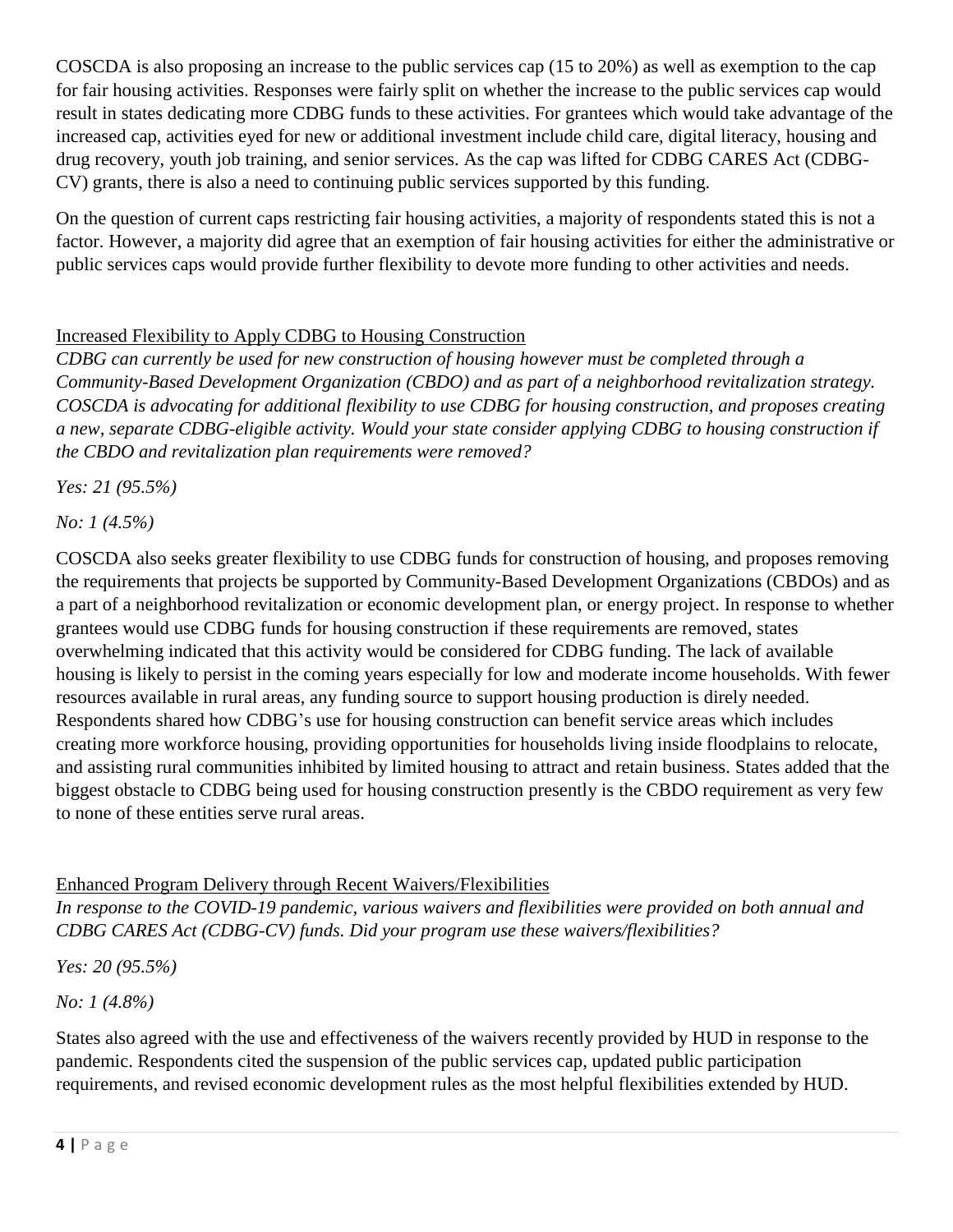# **HOME Investment Partnerships**

## Increased Annual Funding

*COSCDA is advocating for increased resources to HOME. How would an increase to your state's annual allocation support future HOME-sponsored initiatives? Would more funding result in an expansion of current activities or facilitate new activities? How so?*

HOME administrators from 20 state Participating Jurisdictions (PJs) contributed to this survey. Respondents agreed that increased funding would primarily be used to expand current activities; these include construction and rehabilitation of both single and multi-family rental housing. Other investment priorities include homeownership activities, tenant based rental assistance (TBRA), and operating assistance for Community Housing Development Organizations (CHDOs). Additional funds would also be targeted to gap financing for Low Income Housing Tax Credit (LIHTC) projects.

# Remove HOME's 24-Month Commitment Deadline

*The 24-month commitment deadline has been suspended in the annual appropriations law in recent years. COSCDA seeks permanent removal of the deadline. Does the commitment deadline help or hinder your ability to invest HOME funds in quality and sustainable projects?*

*Help: 4 (20%)*

*Hinder: 16 (80%)*

Regarding COSCDA's proposed policy updates, four out of five respondents agreed that the current commitment deadline negatively impacts their programs. States reported being largely concerned with the time it takes to identify, comply with necessary reviews, ensure financing is secure for project completion, among other needs ahead of committing funds; due to this, there is general consensus the 24-month deadline is not conducive to housing project timelines. Ongoing issues with labor and supply chains also continue to pose considerable delays in project completion. It was suggested as well that the current completion deadline is sufficient to ensure funding is directed in a timely manner.

# Allow PJs to Use Unspent CHDO Set-Aside Funds Following 2-Year Commitment Period

*Along with the commitment deadline suspension, Congress has also allowed PJs to recapture unspent CHDO set-aside funds remaining after the two-year period. The change has been directed year-to-year in the appropriations process and COSCDA is advocating for this to be made permanent. Would a permanent adjustment to the rule allowing recapture after the two years better accommodate HOME support for affordable housing activities?*

*Yes: 16 (80%)*

*No: 4 (20%)*

States also overwhelmingly support extending the ability for PJs to recapture unused set-aside funds for CHDOs past the two-year commitment period and in turn, allowing these resources to be directed to their respective HOME Trust Funds. The additional flexibility entailed allows PJs to use HOME funds in a more responsive and effective manner. Much like CBDOs, respondents share that the availability of CHDOs vary and is especially limited or non-existent in rural areas. Additionally, the process for a non-profit to become a CHDO and retain this status proves too burdensome for many organizations. Another limitation is that the CHDOs which are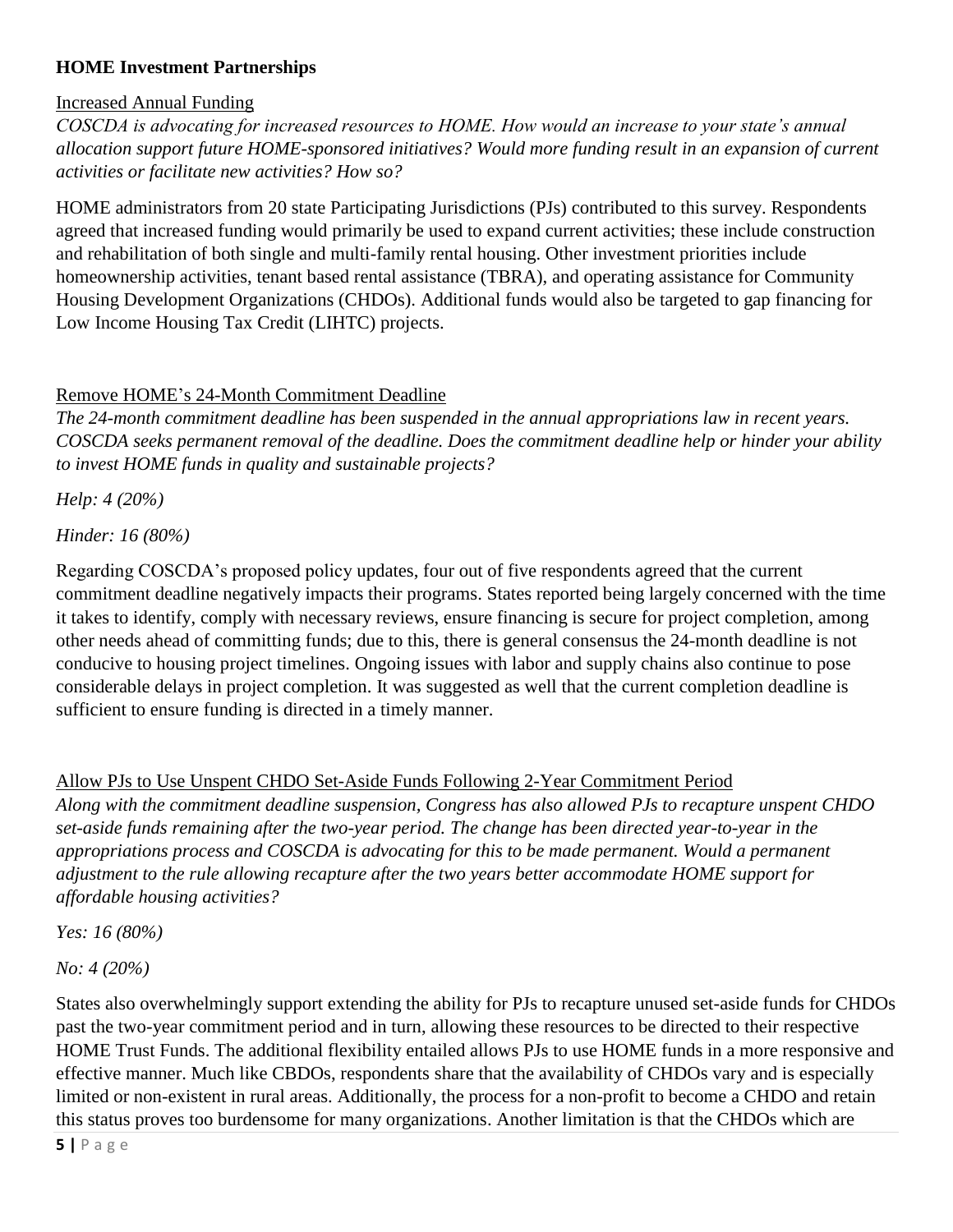available can only dedicate themselves to their respective organization-led activities; on the other hand, PJsupported HOME activities may not align with CHDOs in this way. Several PJs expressed that the wider nonprofit housing developers are capable of facilitating HOME activities without CHDO involvement in the program. To a lesser degree, some states expressed no challenges with the CHDO set-aside, and both the number of the organizations is sufficient and depth of HOME activities can be accommodated through these organizations.

# Increase the Administrative Cap from 10 to 15%

*COSCDA is seeking additional administrative resources for HOME PJs by raising the administrative cap from 10% to 15%. Would your program utilize additional resources for administration under an increased cap?* 

*Yes: 17 (85%)*

*No: 3 (15%)*

PJs by a similar margin agreed that available resources under an increased administrative cap (15%) would be beneficial to their respective programs. Most responses indicated that additional administrative resources would be applied to hiring more staff, expanding technical assistance, improving compliance and monitoring, and offering more training. Respondents shared that further resources to administration would also support subgrantee capacity as well.

# Allow PJs to Dedicate More Resources to Non-Profit Operating Assistance

*Operating assistance is critical for non-profit housing partners and their ability to direct funds to project development. To advance this capacity-building, COSCDA is advocating for an increase from 5% to 10% on operating assistance for CHDOs and other non-profit organizations. Would your program direct more operating assistance to non-profits under this change?*

*Yes: 9 (45%)*

*No: 11 (55%)*

On the proposal to increase the cap on CHDO operating assistance (10%), and broadening to include other nonprofits, PJs are split on dedicating more resources to this activity. For PJs which would use the additional resources for operating assistance, this support is viewed as critical to CHDO success. Greater ability to assist CHDOs is also desired. Further, the CHDO definition is seen as too restrictive and PJs welcome the increased flexibility to use HOME funds responsive to jurisdictional needs. For respondents which would not use additional funds for operating assistance, either this activity is not currently supported by the PJ or the focus of their respective HOME funds is committed to housing development.

Enhanced Program Delivery through Recent Waivers/Flexibilities

*In response to the COVID-19 pandemic, various waivers and flexibilities were provided for HOME funds. Did your program use these waivers/flexibilities?*

*Yes: 19 (95%)*

*No: 1 (5%)*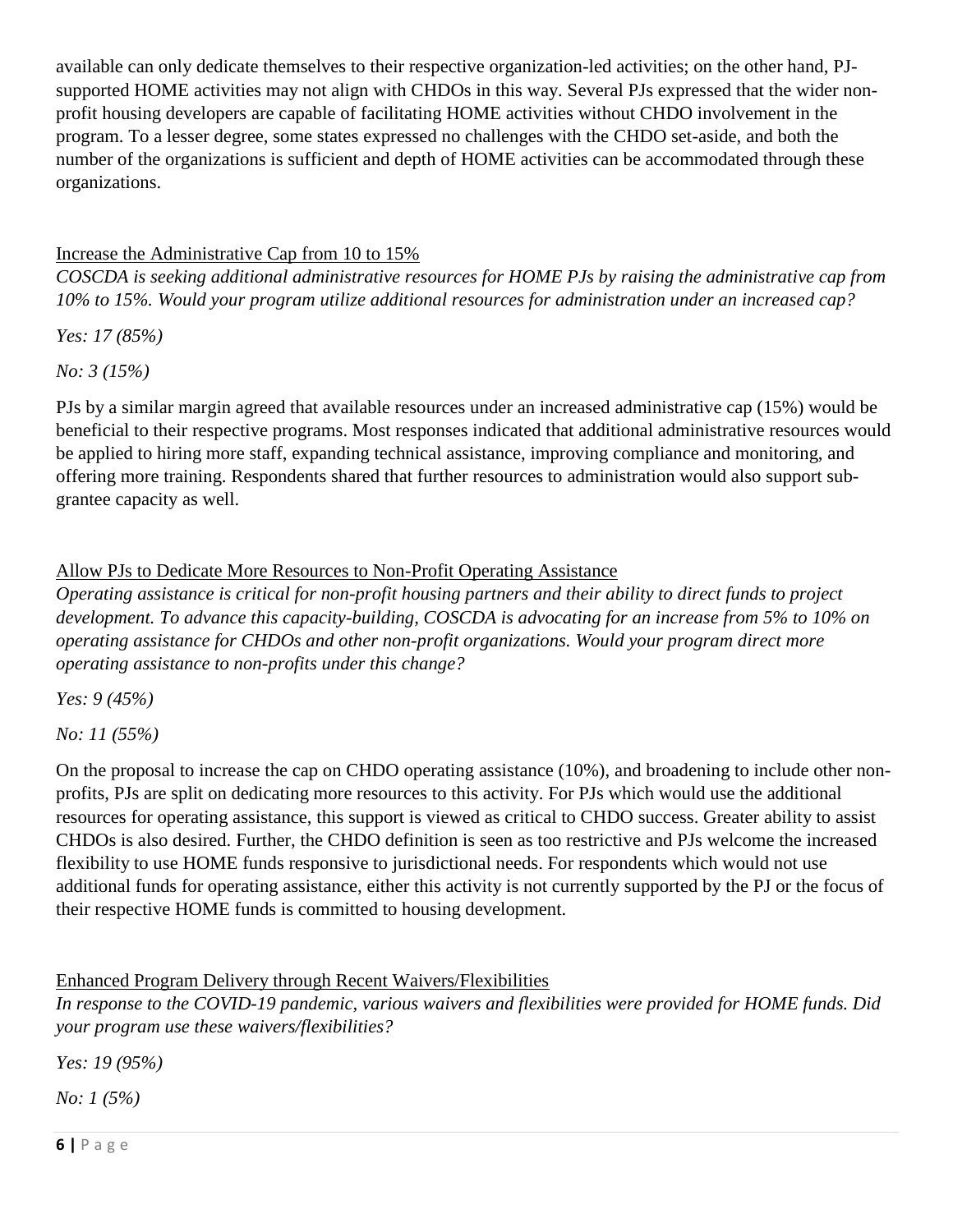Nearly all respondents signaled that their programs took advantage of recent HUD waivers in pandemic response. PJs consistently reported that the following waivers were both helpful in the aftermath of the pandemic and would be beneficial if extended permanently: suspension and waiver on maximum per unit subsidy limit, waiver on commitment and completion deadlines, and on-site inspection requirement of rental units.

### **Emergency Solutions Grants**

#### Increased Annual Funding

*COSCDA is advocating for increased resources to ESG in annual funding. How would an increase to your state's ESG allocation advance homelessness support and activities in your state? Would more funding result in an expansion of current activities or facilitate new activities?*

ESG administrators from 19 states participated in a brief survey. Respondents stated that increased funding to the annual program would not only reinforce current activities but also allow an expansion into other activities. These existing activities include rapid rehousing, prevention, and street outreach. An extension into other services may include activities allowed by HUD through ESG CARES (ESG-CV) funding – landlord and volunteer incentives, homeless diversion, and expanded shelter operations. Many respondents expressed concern about expiring ESG-CV funds and the ability to continue supporting sub-recipient operations as well. Additionally, states reported that increased funds would prioritize enhanced staffing and capacity at both the state and sub-recipient levels, further training opportunities, and expanded services to more locations. Inflation and limited housing were also cited as barriers to continuing support through ESG as well as connecting persons to housing opportunities.

### Increase the Administrative Cap from 7.5% to 10%

*COSCDA is also seeking an increase on the ESG administrative cap from 7.5% to 10% to enhance grantee capacity and technical assistance. Would your program utilize additional resources under an increased administrative cap?*

*Yes: 16 (84.2%)*

*No: 3 (15.8%)*

Regarding an increase to the administrative cap (10%), a vast majority of respondents agreed that their programs would use these additional resources if provided. States communicated dire needs for both their respective staffing and ability to adequately support sub-recipient capacity. As the administrative cap is shared between grantees and sub-recipients, it is regarded as too limiting to meet administration and technical assistance needs which includes addressing HUD's extensive regulations. Alongside improved training and monitoring, respondents indicated more resources are needed to retain staffing once CV funds expire.